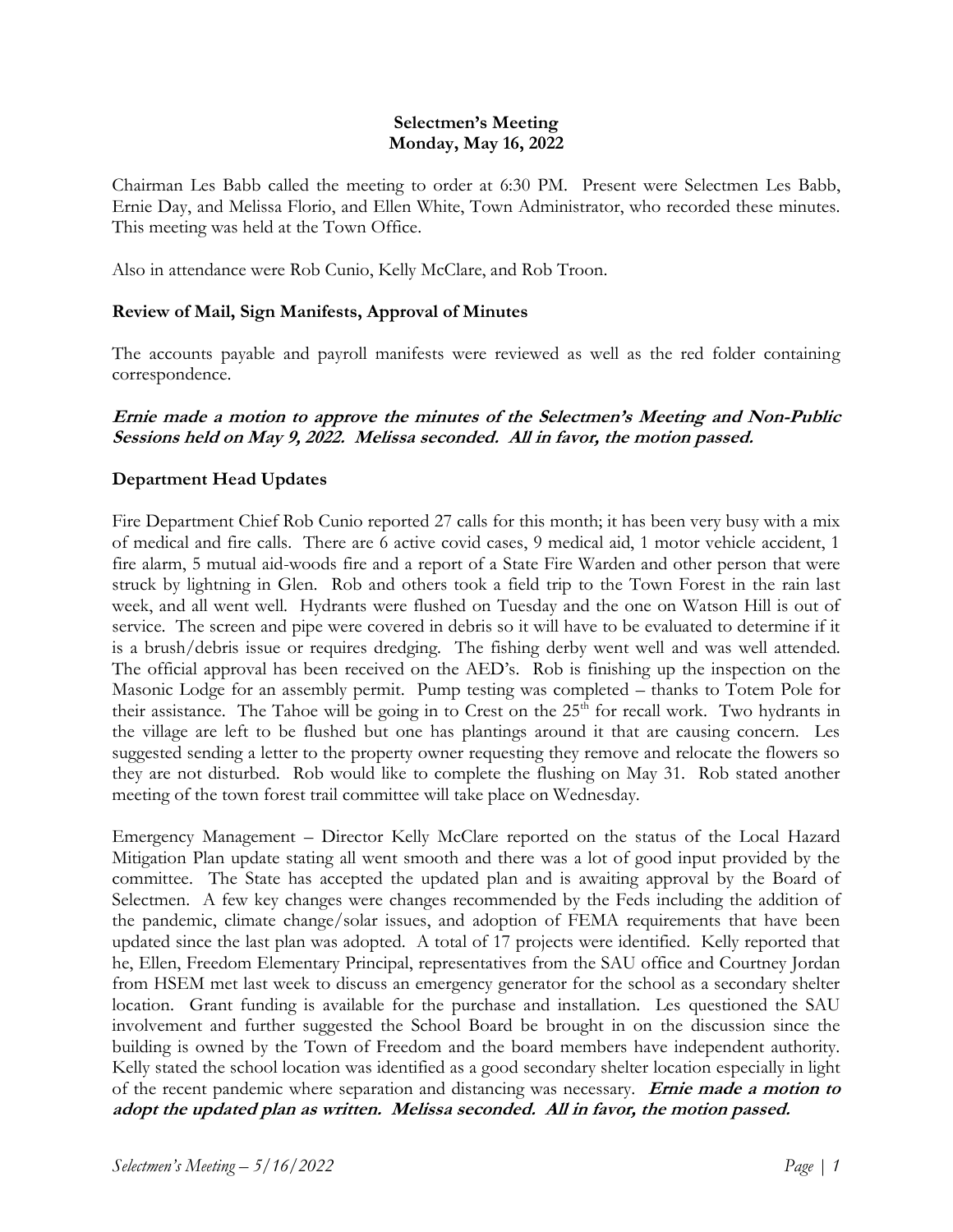Rob stated he has requested documentation on the sprinkler in the furnace room during the inspection and has not yet received it. He was referred to the SAU business office to obtain this information and has been unable to. Les suggested Rob speaks with a School Board member to discuss the issue. Kelly stated that a side discussion that took place at the meeting with the SAU is that they may be looking to collaborate a regional fuel/heating agreement with area towns.

Transfer Station – Justin Brooks permit sales are still high and they are starting to clamp down on those without valid permits. The sign has been out for awhile now so there is no excuse. Brush, leaves and pine needle disposal has been busy. There will not be any burning anytime soon with weather conditions and they may have to stop taking them temporarily until conditions change or brush can be hauled away. Demo materials are down with only one can going out every three week rather than one every week.

Town Office – Administrator Ellen White reported Greg Colby was in Friday and will be back again Wednesday to help prepare for the audit the week of 5/23. Porta potties were placed by United Site Services again this year due to limited availability from local distributors. The costs are higher than when they were provided by Garland but there is a municipal-discounted rate the town is receiving. It was noted that there are several items in the red folder to be acted upon that can be addressed once they have been reviewed.

# **Public Input:**

Rob Troon stated he is attendance to find out about information being relayed to Totem Pole property owners that they cannot obtain a Transfer Station permit anymore.

## **Old / New Business / Discussion:**

## *Review/Adopt Updated Hazard Mitigation Plan* – Previously discussed.

*Review Transfer Station Ordinance/Policies* - Ellen explained that there have been many questions primarily with the campers at the Bluffs and Danforth Bay and the topic has been added to provide clarification for all departments responsible for selling the permits, so everyone is on the same page. Rob Troon stated that dumpsters are provided at Totem Pole from May-October and debris is stockpiled and removed privately, not through the Transfer Station. The dumpsters are available for household trash, and roll off containers are brought in during holidays to assist with overflow. Justin stated that Danforth Bay campers attempt to unload TVs, mattresses, etc. and they are no longer accepted. Ellen referred to the ordinance for clarification on whether campers in Danforth Bay and the Bluffs can obtain a permit and it is unclear although it has been the practice to not allow. The ordinance states that permits can be purchased by residents and taxpayers. Some campers in Danforth Bay and the Bluffs choose to be taxed rather than register their campers. Additionally, there is no guidance regarding commercial use that would prohibit an agricultural business in town from utilizing the Transfer Station. Clarification is needed on both. Les responded that most commercial contractors have dumpsters because the Transfer Station is for residential trash only. It was discussed that vacant property owners are not eligible to receive a permit because a vacant parcel should not be generating trash. Ellen suggested **the ordinance be updated to reflect that residents and landowners of improved properties are eligible to**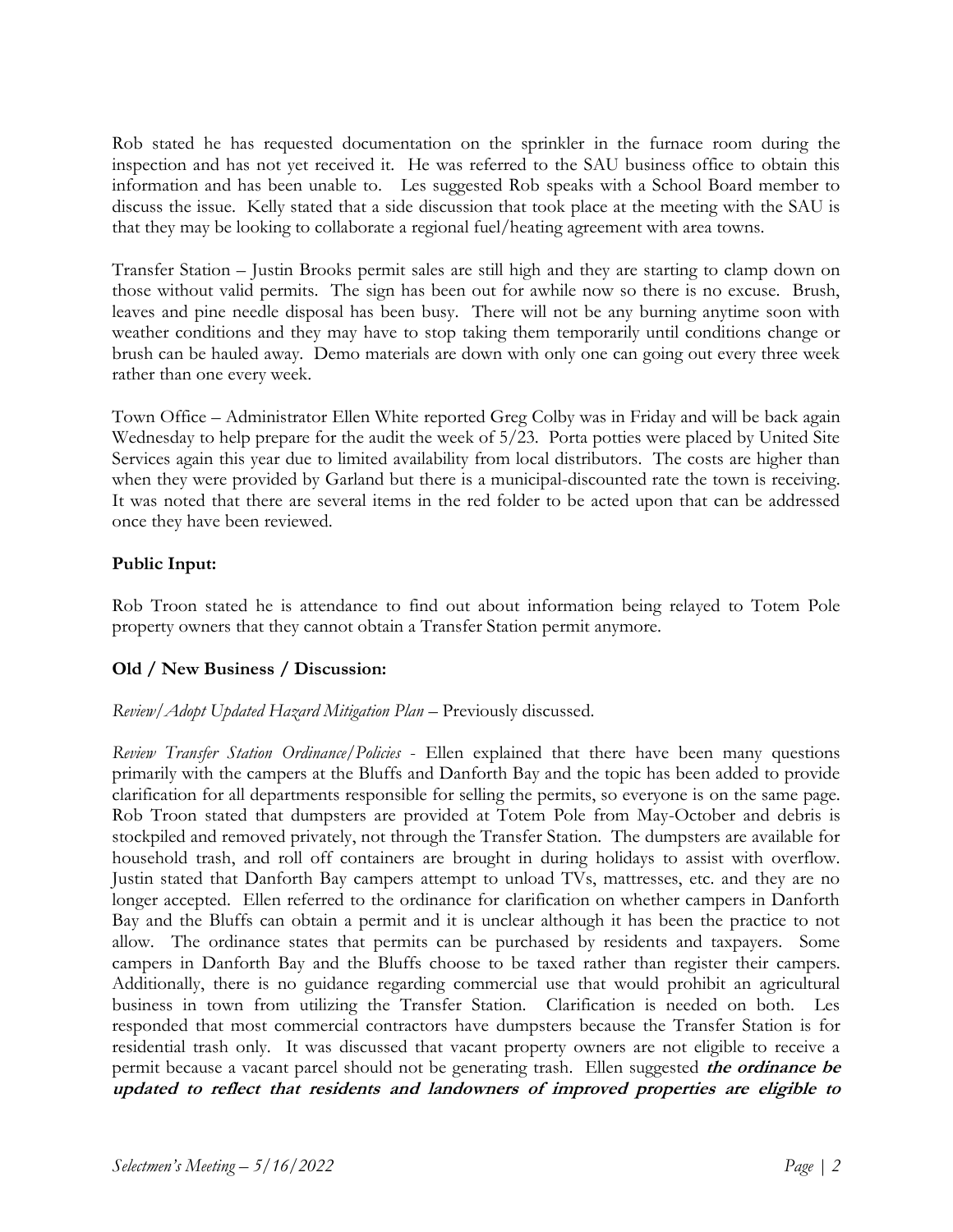**purchase a permit. The Board was in agreement and suggested legal review of the ordinance for any other recommended changes.**

*Sale of Tax Deeded Properties (Intervale Ave. & Pequawket Trail)* – A real estate agreement was prepared by Costantino Real Estate for review. Ellen stated that the selling price needs to be determined and was suggested at \$99,000-105,000. **Ernie suggested a listing price of \$99,000. All were in agreement. Les made a motion to sign the real estate agreement with Costantino Real Estate. Ernie seconded. All in favor, the motion passed.**

Melissa discussed funds availability for infrastructure as found in the recent NHMA publication.

A letter received from Paul Elie regarding his request for appointment to the Forest Advisory Committee was discussed. The Board requested a response be sent thanking him for his interest but notifying him the committee is full.

Rob Troon expressed potential interest in the Conservation Commission and will attend tomorrow's meeting to confirm if he has an interest in serving.

A proposal received from GW Brooks for repairs to Jackman Ridge and culverts in the Town Forest was reviewed. Melissa stated that there is grant funding available to be applied for to assist with the repair expense. Les stated that Scrub Oaks has access to more funding. Ernie stated this is the same road that was repaired a few years ago for \$10,000 and the new quote is for \$34,000. The road is noted to be in terrible condition and may be resulting in stormwater runoff issues into Danforth Pond which may make it more eligible for grant funds. Justin suggested a rubber cutting edge water bar approach like they use on the trails up north to help with deflecting the runoff.

## **Non-Public Session(s):**

**Les made a motion to enter into a non-public session at 7:40 PM pursuant to RSA 91-A:3, II (l) for legal. Ernie seconded. Roll call vote was taken: Melissa-yes, Ernie-yes, Les-yes. All in favor, the motion passed. Les made a motion to reconvene public session at 8:37 PM. Ernie seconded. All in favor, the motion passed.**

#### **Discussion continued:**

Jayne Britton questioned if the contents of the Masonic Lodge were included in the acquisition. The Board confirmed but noted the masonic lodge items belonging to Carroll Lodge are not the town's property. Jayne reported that she is working with John Roman to sort out some issues.

Discussion regarding the request for Fiscal Municipal Agent on the feasibility study proposed by GMCG and the Saco Waters Alliance. **Les made a motion to deny the request and suggest they find an alternative municipal fiscal agent since Freedom is already ahead on improving their culverts. Ernie seconded. All in favor, the motion passed.** Ellen will send an email to inform them of the decision.

Discussion on a request for access to the Masonic Lodge to retrieve an item contained within. **All were in agreement that a request for removal of Lodge contents should be directed to members of Carroll Lodge, and that the town should not be involved.** A suggestion was made to have the Lodge members move the contents outside for pickup at a mutually convenient time.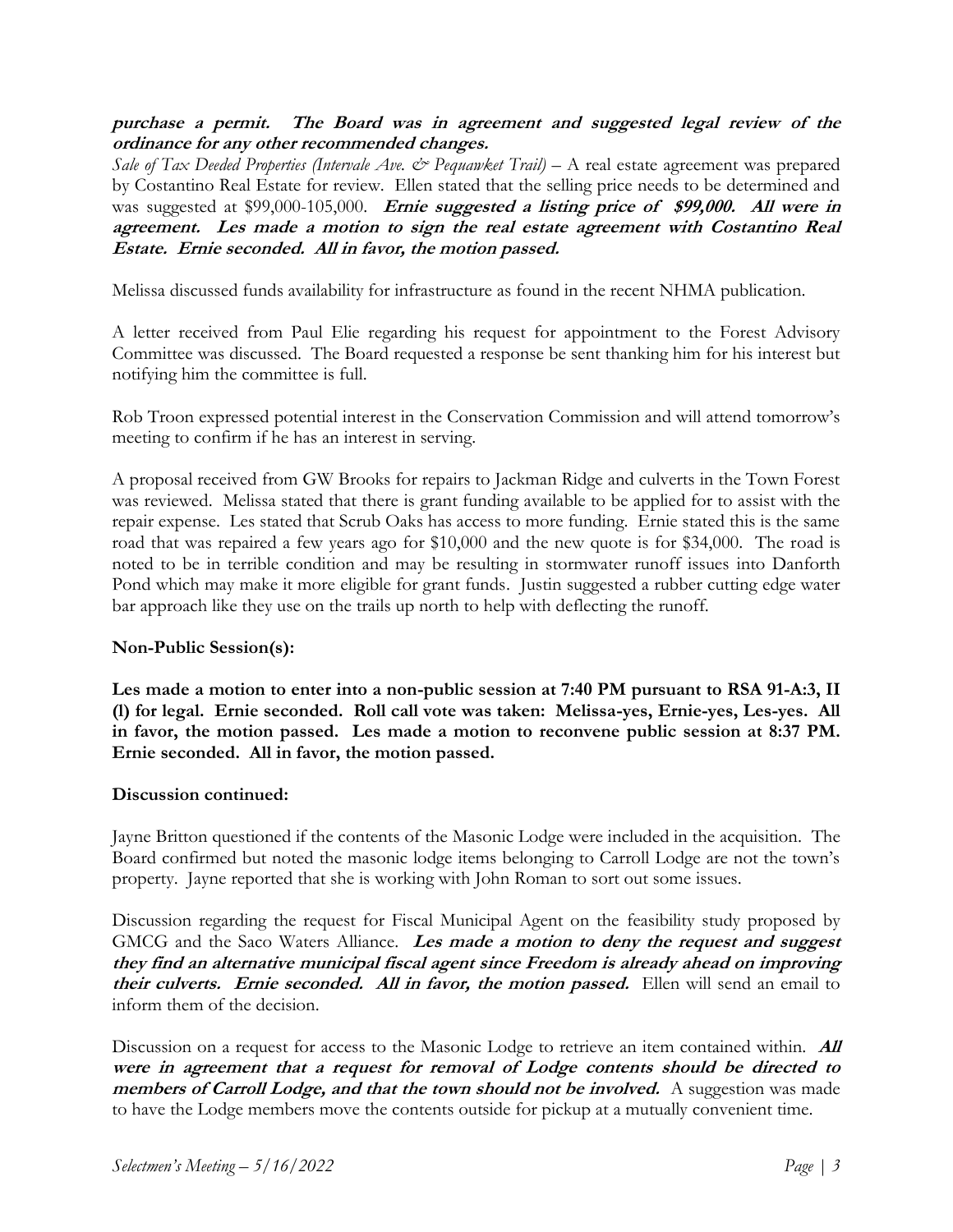Ellen reported that the front door key access to the Town Office was repaired and a quote for rekeying is in progress, again, since the last vendor failed to provide a quote.

#### **Adjournment**

Being no further input, Les made a motion to adjourn. Ernie seconded. All in favor, the motion passed.

The meeting adjourned at 8:45 PM.

#### **Consent Agenda**

| Minutes – Selectmen's Meeting – $5/9/2022$                                   | Approved |
|------------------------------------------------------------------------------|----------|
| Minutes – Non-Public Sessions – $5/9/2022$                                   | Approved |
| Accounts Payable – Week ending $5/13/2022$                                   | Approved |
| Payroll Manifest – Week ending $5/11/2022$                                   | Approved |
| Local Hazard Mitigation Plan Update                                          | Approved |
| Agreement – Costantino Real Estate re: Intervale Ave & Pequawket Trail       | Approved |
| Supplemental Intent to Cut - Operation No. 21-165-03-T, Michael Eldridge     | Approved |
| Letter to STR property owners re: Notification of Conditional Use Permit App | Approved |
| Report – Forest Fire Report/Bill re: Tamworth Fire $5/10/2022$               | Approved |

## **Correspondence**

| Minutes – Town Office Advisory Committee Meeting $-5/4/2022$                        | Reviewed |
|-------------------------------------------------------------------------------------|----------|
| Notice of Decision – ZBA App. $\#$ 7-5-1-22 & 7-5-2-22 – SE Granted                 | Reviewed |
| Notice of Decision - ZBA App. #7-5-1-22 & 7-5-2-22 - Variance Granted               | Reviewed |
| Letter to Mark McKinley re: reappointment to Heritage Commission                    | Reviewed |
| Letter to Brandon Buttrick re: appointment to Heritage Commission                   | Reviewed |
| Letter to Scott Cunningham re: reappointment to Heritage Commission                 | Reviewed |
| Letter to Steven & Catherine Kent re: decline of property offer & return of deposit | Reviewed |
| Letter to Barry Keith re: 2022 Town Forester Agreement delay in processing          | Reviewed |
| Letter to Bill Carney re: thanks for serving on Heritage Commission                 | Reviewed |
| Letter - Bergeron Technical Services re: Assessment of Masonic Lodge                | Reviewed |
| Email – Anne Cunningham re: Suggested correspondence for STR owners                 | Reviewed |
| Email - NH DOT re: Project 15987 reimbursement request, status update               | Reviewed |
| Email - Tom Gross, Saco Headwaters Alliance re: Culvert Feasibility Study           | Reviewed |
| Email – GOFERR re: Locality Equipment Matching Program Approval                     | Reviewed |
| Email - JoJo Howlett re: Question on regulating authority of STRs                   | Reviewed |
| Email – Employee vacation notification                                              | Reviewed |
| Quotation - GW Brooks & Son Inc. re: Jackman Ridge Trail Repairs                    | Reviewed |
| Article - Ossipee Lake Alliance re: Ossipee's position regarding Meena LLC          | Reviewed |
| Receipt – Tax Payment as Agreed                                                     | Reviewed |
| Report – Chief Rob Cunio re: Assembly Permit Requirements for Masonic Lodge         | Reviewed |

Respectfully submitted,